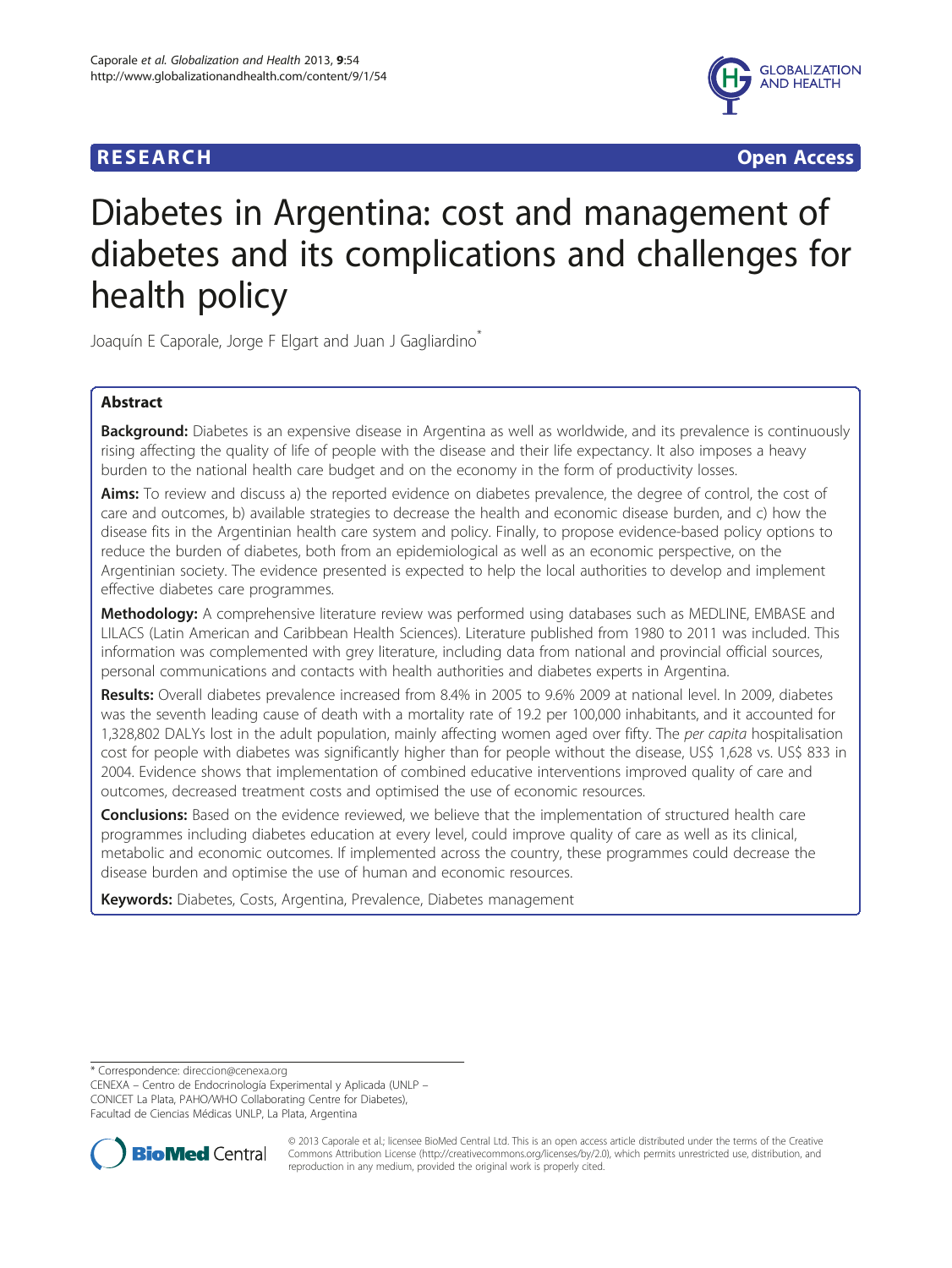# Background

Diabetes is an expensive disease in Argentina as well as worldwide, and its prevalence is continuously rising [\[1](#page-8-0)]. This situation has encouraged us to review published evidence on diabetes prevalence, control, cost of care and outcomes, and to discuss how diabetes fits in the Argentinian health care system and policy. The Argentinian health care system includes three independent sectors: the public, the social security and the private (pre-paid) sectors [[2](#page-8-0)]. The public sector is mainly financed through taxes and provides universal access to free health care to nearly 16 million people (mostly unemployed and low-income population who are not insured through social security or private sector) through primary care units and hospitals with different levels of complexity [[2\]](#page-8-0). It includes different kinds of disease management programmes for the ambulatory treatment of chronic diseases with free supply of drugs through public entities; however, not all chronic diseases are fully covered. Diabetic patients can access insulin, some oral drugs and a limited number of strips for self-monitoring blood glucose (SMBG) free of charge as part of public health insurance. The social security sector comprises more than 300 institutions that depend on provincial governments and different trade unions. They are organised at national and sub-national level and cover nearly 17 million people. The level of health coverage is fixed by law in the so-called Mandatory Health Programme (MHP) [\[3\]](#page-8-0). This sector is financed by a fixed compulsory contribution (a percentage of the salary) made by both employee and employer (3% and 6%, respectively). Finally, the private sector is financed through prepaid medical plans; it covers about 3.2 million people and operates in a similar manner as the social security sector. The magnitude of coverage depends on the plan selected by the individual: the lowest-cost plan considers the MHP as the standard reference for the minimum level of coverage required [[2](#page-8-0)].

This study aims to review the status of diabetes management in Argentina, trying to identify the key challenges that the country needs to address and the potential strategies available to reduce the socioeconomic disease burden. We hope that this analysis can help local authorities in Argentina to develop and implement effective diabetes care programmes with the aim of reducing the health and socioeconomic burden this disease continues to inflict to the country.

## Methods

We performed a comprehensive literature review in MED-LINE, EMBASE and LILACS (Latin American and Caribbean Health Sciences) for the period 1980–2011, using the following key words: diabetes in Argentina, diabetes cost of care, diabetes cost of management, cost of diabetes complications, diabetes health policy. Abstracts - either in English or Spanish - from the identified references were collected and screened by the authors for inclusion in the study. Population based publications on diabetes prevalence, incidence, social and economic impact of the disease with careful statistical data analysis were included in the revision while those related to the issue but having no these characteristics were excluded. Full papers of the selected abstract were obtained and carefully analysed by the authors. The literature review was complemented with personal communications and contacts with national and provincial health authorities and diabetes experts in Argentina in an attempt to include unpublished evidence and policies. The information collected was then reviewed and summarised independently by the authors and thereafter the selected material was analysed and used to prepare the final manuscript.

## Results

# Diabetes burden: incidence, prevalence, mortality and disability-adjusted life years (DALYs)

Estimates of diabetes incidence are not precise in Argentina. Prevalence values are more reliable and show an increase from 8.4% to 9.6% between 2005 and 2009 at national level (Table 1). Earlier estimates showed a prevalence of 5% in 1987 [\[4](#page-8-0)]. Estimates for 2005 and 2009 are based on patient self-reporting during the first and second National Risk Factor Survey performed by the National Health Ministry [[1\]](#page-8-0).

Both surveys used a four-stage probabilistic sampling design and the samples were representative of 96% of the adult population living in urban areas (5,000 inhabitants or more) [\[1\]](#page-8-0). Pilot testing of the questionnaire found a close relationship between direct measurement of weight, blood pressure, glycaemia and total cholesterol and the corresponding self-reported data. Questionnaire validity was not significantly affected by gender, age or educational level [[1](#page-8-0),[5\]](#page-8-0).

#### **Mortality**

Between 1997 and 2006, the crude diabetes mortality rate rose from 19.6 to 21.3 per 100,000 inhabitants [\[6](#page-8-0)].

|  | Table 1 Prevalence of cardiovascular risk factors |
|--|---------------------------------------------------|
|--|---------------------------------------------------|

| Variable                              | National risk factor survey |       |
|---------------------------------------|-----------------------------|-------|
|                                       | 2005                        | 2009  |
| Overweight (BMI> 25 and <30)          | 34.4%                       | 35.4% |
| Obesity ( $BMI = 30$ )                | 14.6%                       | 18.0% |
| Sedentarism/lack of physical exercise | 46.2%                       | 54.9% |
| Hypertension                          | 34.5%                       | 34.8% |
| Hypercholesterolemia                  | 27.9%                       | 29.1% |
| <b>Diabetes</b>                       | 8.4%                        | 9.6%  |

Source: National Survey of Cardiovascular Risk factors – National Ministry of Health.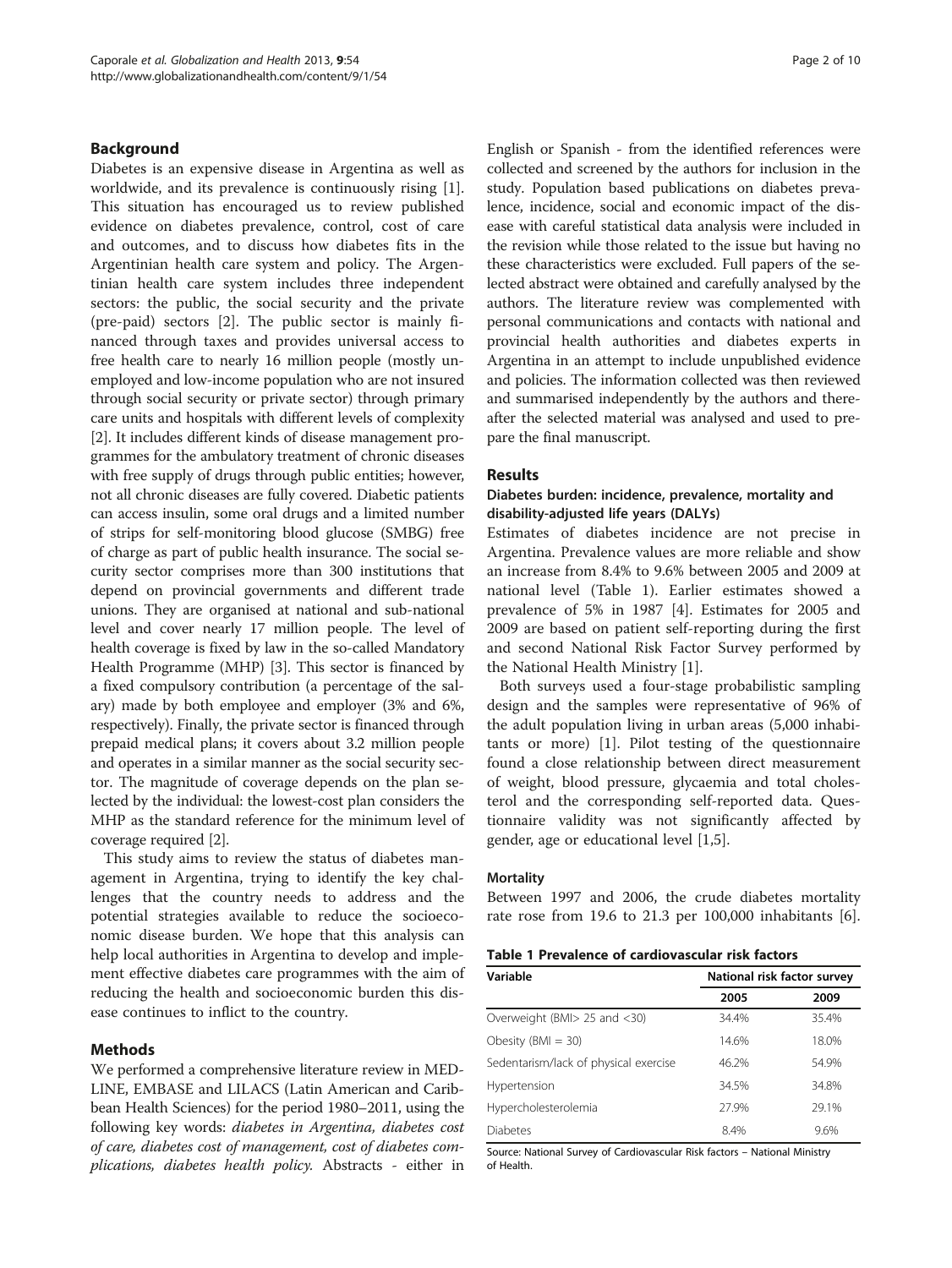In fact, in the latest available data (2009), diabetes was the seventh cause of death with a crude mortality rate of 19.2 per 100,000 inhabitants and was responsible for 7,701 deaths in the same year; 66% of these deaths corresponded to people aged 55 years or older, and cardiovascular disease was the main cause of death [\[7](#page-8-0)]. However, we believe that, as it occurs in many other countries, diabetes mortality rate is underestimated in Argentina due to inappropriate registration of the disease as a second or third underlying cause of death.

# DALYs

Concerning DALYs, a preliminary analysis carried out by CENEXA using the methodology developed by Murray and Lopez [\[8](#page-8-0)] showed that in 2005, diabetes alone (without any chronic complication), together with events of acute myocardial infarction (AMI) and stroke attributable to diabetes, accounted for 1,328,802 DALYs lost in the adult population; 85% of this burden was ascribed to disabilities. These results are explained by the chronic and progressive course of the disease [[9,10\]](#page-8-0).

Most of this burden affects women (60%; 793,011 DALYs) and people over 50 years old (52%; 694,694 DALYs). A preliminary sensitivity analysis conducted over r and K indicated that different scenarios ( $r = 0\%$ ,  $K = 1$ ;  $r = 3\%, K = 0$ ; and  $r = 3\%, K = 1$ ) accounted for 90%, 69% and 60% of the base case recently reported ( $r = 0$ %,  $K = 0$ ), respectively [[9,10](#page-8-0)].

On the other hand, a study performed in 2005 by national health authorities using the Global Burden of Disease (GBD) methodology and including other diseases [[11](#page-8-0)] showed that diabetes accounted for 128,576 DALYs, where the years of life lost (YLL) represented 51% of the total DALYs. However, these results do not match well with the GBD data reported by CENEXA and other authors, where disabilities were the main cause of DALYs [\[11\]](#page-8-0).

According to the National Study of Disease Burden already mentioned, diabetes was the 9th and 11th cause of YLL for women and men, respectively. The top five conditions were different for men and women, but cardiovascular disease and cancer were the two most common conditions in both groups. Regarding DALYs, diabetes occupied the 6th and 7th place in women and men, respectively [\[11](#page-8-0)].

It is not easy to estimate precisely the possible variation of diabetes burden in Argentina over the past decade because the available evidence was obtained using different methodologies, many of which have changed over time. However, since the first and the second National Risk Factor Surveys were performed using the same methodology, they provide a more strong evidence base to support an increase in disease prevalence and we can infer that the diabetes associated burden parallels that growth.

# Diabetes treatment and quality of care

There are two different data sources to assess the quality of diabetes care processes and outcomes in Argentina: the QUALIDIAB [\[12,13\]](#page-8-0) and the International Diabetes Mellitus Practice Study (IDMPS) [[14](#page-8-0),[15](#page-8-0)]. QUALIDIAB is a systematic and continuous survey of the quality of care provided to people with diabetes in different Latin American countries. It started as an initiative of DOTA (Declaration of the Americas) and was sustained over time by CENEXA. IDMPS is an international survey of quality of care under "real world conditions" which was implemented and sustained by pharmaceutical manufacturer Sanofi-Aventis. QUALIDIAB and IDMPS studies employ a structured survey form that is randomly provided to endocrinologists/diabetologists and general practitioners in similar proportion. Both registries include demographic characteristics, clinical (body mass index (BMI), blood pressure) and metabolic indicators (HbA1c, total cholesterol, HDL-cholesterol and triglyceride measurements [TG]), performance of preventive processes (monitoring of fundus oculi, feet control) and their outcomes. They also record type of treatment, chronic complications, hospitalisations and coronary risk status for people with diabetes.

The data recorded showed that 80% of the people with Type 2 Diabetes Mellitus (T2DM) are overweight/ obese (BMI≥25) [\[10-13\]](#page-8-0), only 45% of them have HbA1c levels ≤7%, and 24% have systolic blood pressure (SBP)/ diastolic blood pressure (DBP) ≤130/80 mm Hg. Furthermore, only around 5% of people with T2DM attain these three therapeutic goals – normal weight (BMI 18.50-24.99), glycaemic and blood pressure control - simultaneously (IDMPS third wave in Argentina, unpublished data). Consequently, more than 66% of this patient population is at high risk of developing chronic complications.

Regarding pharmacological treatment, the IDMPS data showed that 91% of patients with Type 1 Diabetes (T1DM) were treated with insulin and 9% with insulin plus oral glucose lowering drugs (OGLD). On the other hand, 66% of patients with T2DM were treated only with OGLD, 2% with diet and exercise, 10% with insulin and 21% with insulin plus OGLD (Table [2](#page-3-0)).

Similarly, a study conducted in 43 health centres in Argentina comprising 1,899 patients with T2DM [[16](#page-8-0)] showed that pharmacological treatment was used in 84.4% of the diabetic participants in this study. Of the total 1,899 T2DM patients, 39.7% received one drug, 35.3% two drugs and 9.4% three drugs. Metformin was the drug most frequently used (67.3%), while 31.9% of patients received insulin.

Within the group of CVRFs, diabetes has a privileged position because there is a national diabetes law that regulates the accessibility to care, drugs and strips for SMBG.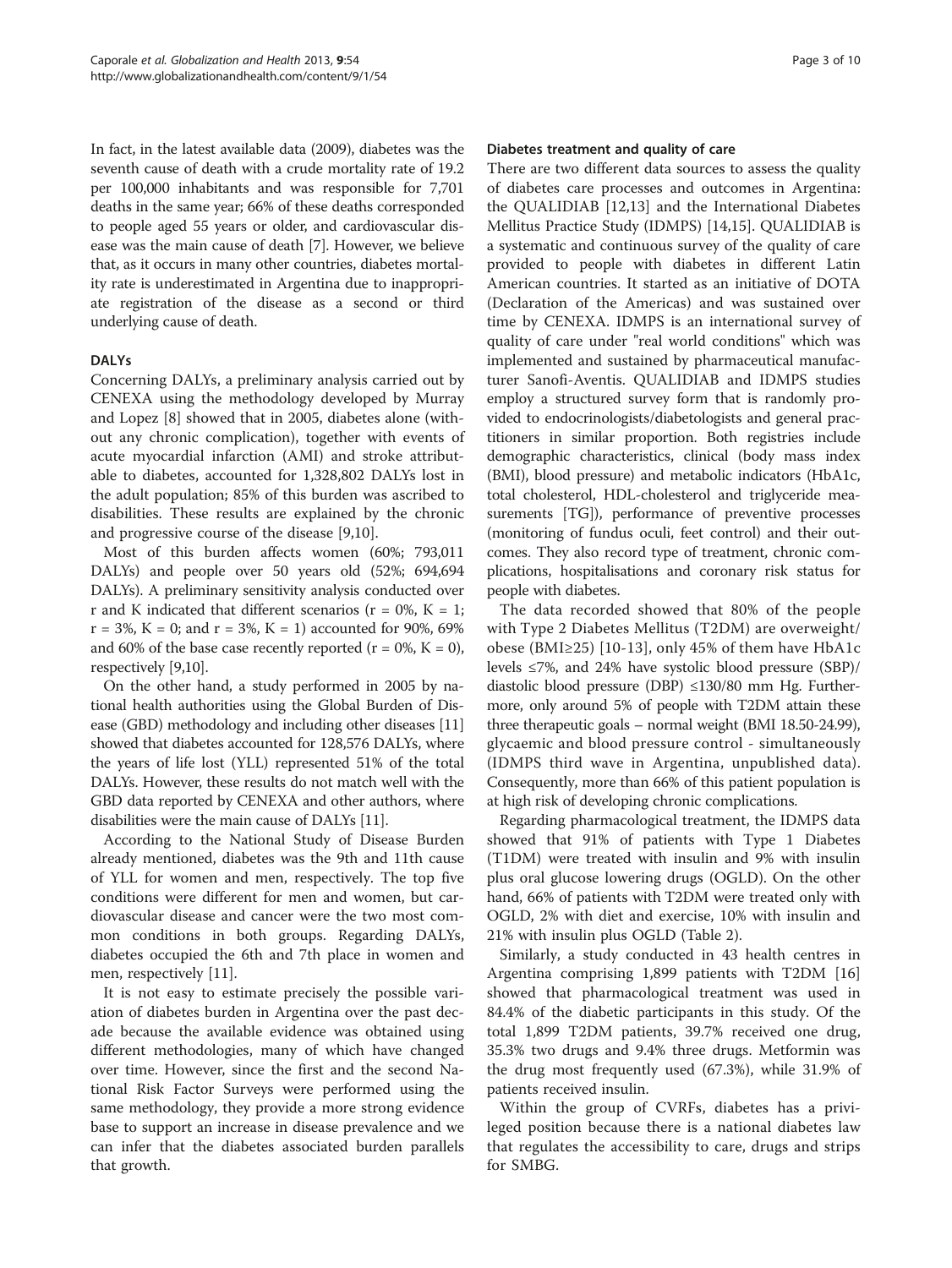<span id="page-3-0"></span>Table 2 Diabetes type of treatment

| <b>Treatment</b>  | T1DM (N=206) | T2DM (N=646) |  |
|-------------------|--------------|--------------|--|
| Only OGLD         |              | 65.8         |  |
| Only Insulin      | 90.8         | 10.5         |  |
| $OGLD + Insulin$  | 92           | 214          |  |
| Diet and Exercise |              | フ3           |  |

OGLD: Oral Glucose Lowering Drugs. Data expressed as percentage. Source: IDMPS unpublished data.

The overall capacity of the health care system to meet patients' needs depends on the health sector considered. There is a clear overload in the public sector, particularly concerned with the daily number of patients they have to take care and some deficits in drug and strip provision. These characteristics are not observed in the social security and private sectors due to the better adjustment among patients number, physicians and allocated budget. Most provinces have adhered to the National Diabetes Programme (PRONADIA) [\[17\]](#page-8-0) and are trying to increase their capacity to cope with the real needs for quality care and treatment.

#### Complications

The QUALIDIAB registry shows that the Argentinean diabetic population has frequent chronic complications and poor control of hyperglycaemia and the associated CVRFs (Table 3). As it occurs in many countries, cardiovascular diseases are the most prevalent chronic complications [[12,13,18-23\]](#page-8-0). However, microangiopathic complications also represent a heavy burden: diabetes is the main cause of end-stage renal disease, while diabetic retinopathy is the first cause of non-traumatic blindness in the adult population [[24](#page-8-0)].

|                               |  | Table 3 Prevalence of diabetes chronic complications |
|-------------------------------|--|------------------------------------------------------|
| according to disease duration |  |                                                      |

| Complication            | Diabetes duration (years) |          |           |       |
|-------------------------|---------------------------|----------|-----------|-------|
|                         | $0 - 5$                   | $6 - 10$ | $11 - 20$ | $=20$ |
| <b>Blindness</b>        | 1.6                       | 2.6      | 3.8       | 6.9   |
| AMI                     | 10.1                      | 10.2     | 16.8      | 16.1  |
| Stroke                  | 8.2                       | 9.7      | 10.4      | 8.1   |
| <b>ESRD</b>             | 0.3                       | 0.5      | 1.1       | 2.6   |
| Amputation              | 3.8                       | 5.0      | 9.0       | 15.7  |
| Postural hypotension    | 55.9                      | 52.3     | 50.1      | 36.5  |
| Angor                   | 29.1                      | 27.1     | 28.9      | 24.9  |
| Neuropathy              | 55.2                      | 61.7     | 69.0      | 73.3  |
| Lower limb claudication | 25.0                      | 29.8     | 31.7      | 36.7  |

AMI: Acute myocardial infarction. ESRD: End-Stage Renal Disease. Data expressed as percentage. Source: QUALIDIAB Database 2006.

The proportion of patients screened for complications and their risk-factors in the last 12 months are described in Table 4.

Although QUALIDIAB and IDMPS have a good quality data on diabetes control, their representativeness of the whole Argentinean population is limited due to small sample size [[12,14\]](#page-8-0).

#### Diabetes costs: available evidence on its magnitude

Hospitalisation is the main component of the total direct cost per person of diabetes care [[19](#page-8-0),[21,25](#page-8-0)]. In 2004, Gagliardino et al. evaluated the characteristics of hospitalised patients and inpatient costs in a cohort of social security sector insurees, with and without diabetes [[19](#page-8-0)] (Table [5\)](#page-4-0). While diabetes represented 6% of all the hospitalisations recorded, its cost accounted for 10.5% of the total inpatient cost.

Cardiovascular diseases were the leading cause of hospitalisation in the two groups studied. The average inpatient cost of a diabetic patient was significantly higher than that of a non-diabetic patient (US\$  $1,628$  vs. US\$ 833). Comparable average duration figures were recorded in people with diabetes for acute  $(6.3 \pm 5.2 \text{ days})$ and chronic (7.9  $\pm$  8.3 days) complications associated to the disease. However, the average cost per capita of a complicated diabetes case was significantly higher than that of a non-complicated diabetes case (US\$ 2,096 vs. US\$ 879; P< 0.01).

Cardiac and peripheral vascular events were the most expensive causes of hospitalisation (US\$ 2,476 and US\$ 2,219, respectively). People with diabetes spent more days in hospital than those without the disease (7.8 vs.

Table 4 Preventive process performance in the last 12 months

| Parameter         | T1DM<br>$(N = 2,160)$ | T <sub>2</sub> DM<br>$(N = 16,445)$ | <b>Total</b><br>$(N = 18,605)$ |
|-------------------|-----------------------|-------------------------------------|--------------------------------|
| Body weight       | 99                    | 99                                  | 99                             |
| Height            | 89                    | 93                                  | 92                             |
| Blood pressure    | 96                    | 99                                  | 98                             |
| HbA1c             | 61                    | 40                                  | 43                             |
| <b>FBG</b>        | 74                    | 83                                  | 82                             |
| Creatinine        | 89                    | 51                                  | 56                             |
| Total cholesterol | 71                    | 74                                  | 74                             |
| HDL-cholesterol   | 52                    | 61                                  | 60                             |
| Triglyceride      | 58                    | 68                                  | 67                             |
| Micro-albuminuria | 28                    | 8                                   | 11                             |
| Foot exam         | 39                    | 55                                  | 54                             |
| Retina control    | 60                    | 45                                  | 46                             |

FBG: Fasting blood glucose. Data expressed as percentage. Source: QUALIDIAB Database 2006.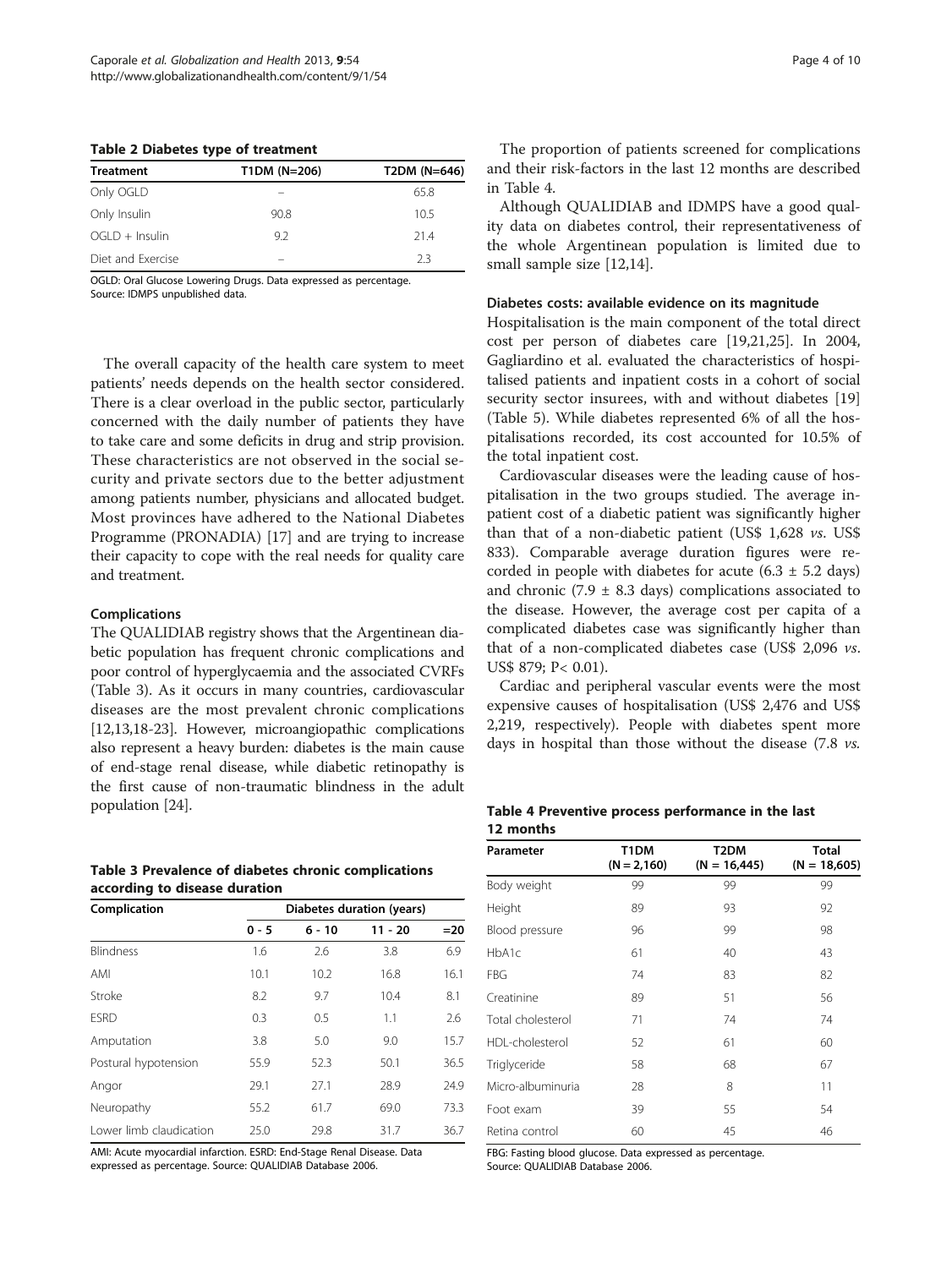<span id="page-4-0"></span>Table 5 Local evidence in cost of diabetes

| Study                          | Evidence                                                                                                                         | Cost values*                                    |
|--------------------------------|----------------------------------------------------------------------------------------------------------------------------------|-------------------------------------------------|
| Olivera et al. (1991) [28]     | Total costs for absenteeism and early retirement<br>in a cohort of people with diabetes                                          | US\$ 374,000 and US\$ 29,929,900, respectively. |
| Gagliardino et al. (2004) [19] | Hospitalization due to cardiovascular disease in<br>diabetic people vs. non-diabetic people                                      | US\$ 1,628 vs. US\$ 833                         |
|                                | Hospitalization due to acute vs. chronic<br>complications in diabetic people                                                     | US\$ 2,096 vs. US\$879                          |
|                                | Most expensive causes of hospitalization in diabetic<br>people: cardiac and peripheral vascular events                           | US\$ 2,476 and US\$ 2,219, respectively.        |
| Gagliardino et al. (2006) [20] | Direct medical cost per capita of a comprehensive<br>diabetes care programme vs. control group<br>(without structured programme) | US\$ 1.733 vs. US\$ 2.429                       |
| Caporale et al. (2006) [21]    | Pre vs. post-hospitalization ambulatory care cost<br>of people with diabetes over the same period of<br>time (6 months)          | US\$ 904 vs. US\$ 798                           |
| Caporale et al. (2010) [9]     | Additional net annual per capita cost of simulated<br>treatments to avoid hospitalization in diabetic people                     | US\$ 400 to US\$ 530                            |
| Caporale et al. (2011) [26]    | Incremental costs of a public health care programme<br>for people with T2DM without complications                                | AR\$ 1,503 to AR\$ 1,141                        |

\*Cost data are reported without any intertemporal adjustment.

4.8 on average; P< 0.01) and stayed more days in intensive care units (ICUs) (3.2 vs. 0.7; P< 0.05). Finally, the re-hospitalisation rate of people with diabetes was 5.5 times higher than that of non-diabetic patients (P< 0.01) and was significantly associated with a history of severe episodes of acute (odds ratio: 3.61; 95% CI: 1.11–11.70; P< 0.05) and chronic (odds ratio: 4.26; 95% CI: 1.60– 11.29; P< 0.01) complications.

We have also analysed and compared the ambulatory care cost of people with diabetes covered by an Argentinean private health insurer during the pre-and posthospitalisation period with that from non-hospitalised ones during the same period [[21](#page-8-0)] (Table 5). Cardiovascular diseases were the main cause of hospitalisation (43.1%), with a significantly higher per capita cost compared to any other identified cause (mean ± standard error (SE): US\$  $1,673 \pm \text{US}$ \$ 297; P< 0.05). The total annual direct cost per capita of hospitalised patients was higher than that of non-hospitalised ones (US\$ 2,908  $\pm$ 262 *vs.* 473  $\pm$  10, respectively; P< 0.01). Further, the total post-hospitalisation ambulatory care cost was 12% higher but not significantly different from that of the pre-hospitalisation period (US\$ 904 ± US\$ 109 vs. US\$ 798 ± US\$ 15). Related to this issue, Caporale et al. (2011) have shown, using a simulation model, that attainment of target HbA1c values by the provision of appropriate treatment to people with T2DM could avoid future hospitalisation events [[26](#page-8-0)] (Table 5). The additional net annual per capita cost of the simulated treatments ranged from US\$ 400 to US\$ 530, thus having a reasonable cost-consequence rate from a third payer´s perspective.

This preventive policy would simultaneously decrease cardiovascular complications that require high-cost hospitalisation, thus reducing spending on diabetes and its complications. These results together with those obtained in PROPAT (study described in detail later in this article), suggest that intensive treatment of hyperglycaemia and its associated CVRFs may prevent hospitalisation events, thus providing a more cost-effective option than the coverage of hospitalisation and post-hospitalisation ambulatory care.

On the other hand, using a micro-costing approach with a probabilistic sensitivity analysis following Monte Carlo simulation, Caporale et al. estimated the incremental costs of a health care programme for people with T2DM without complications in two Argentinean provinces, Córdoba and Misiones, the first characterised by the relatively higher socioeconomic status of its inhabitants in comparison to the second [\[27](#page-8-0)]. For the purpose of the study, a public health payer at sub-national level was chosen, and the comparator was a province without a diabetes programme. The estimated incremental annual health care cost per patient in deterministic terms was AR\$ 1,503 and AR\$ 1,141 for Córdoba and Misiones respectively. In both provinces, the main component of such cost was SMBG (around 50%), followed by the treatment of hyperglycaemia, dyslipidaemia and hypertension, while human resources represented the lowest one (<5%). Since SMBG was the main determinant of treatment costs, its provision should be carefully regulated to avoid inappropriate use of resources and inequities when implementing insulin treatment (in T2DM), which would demand more frequent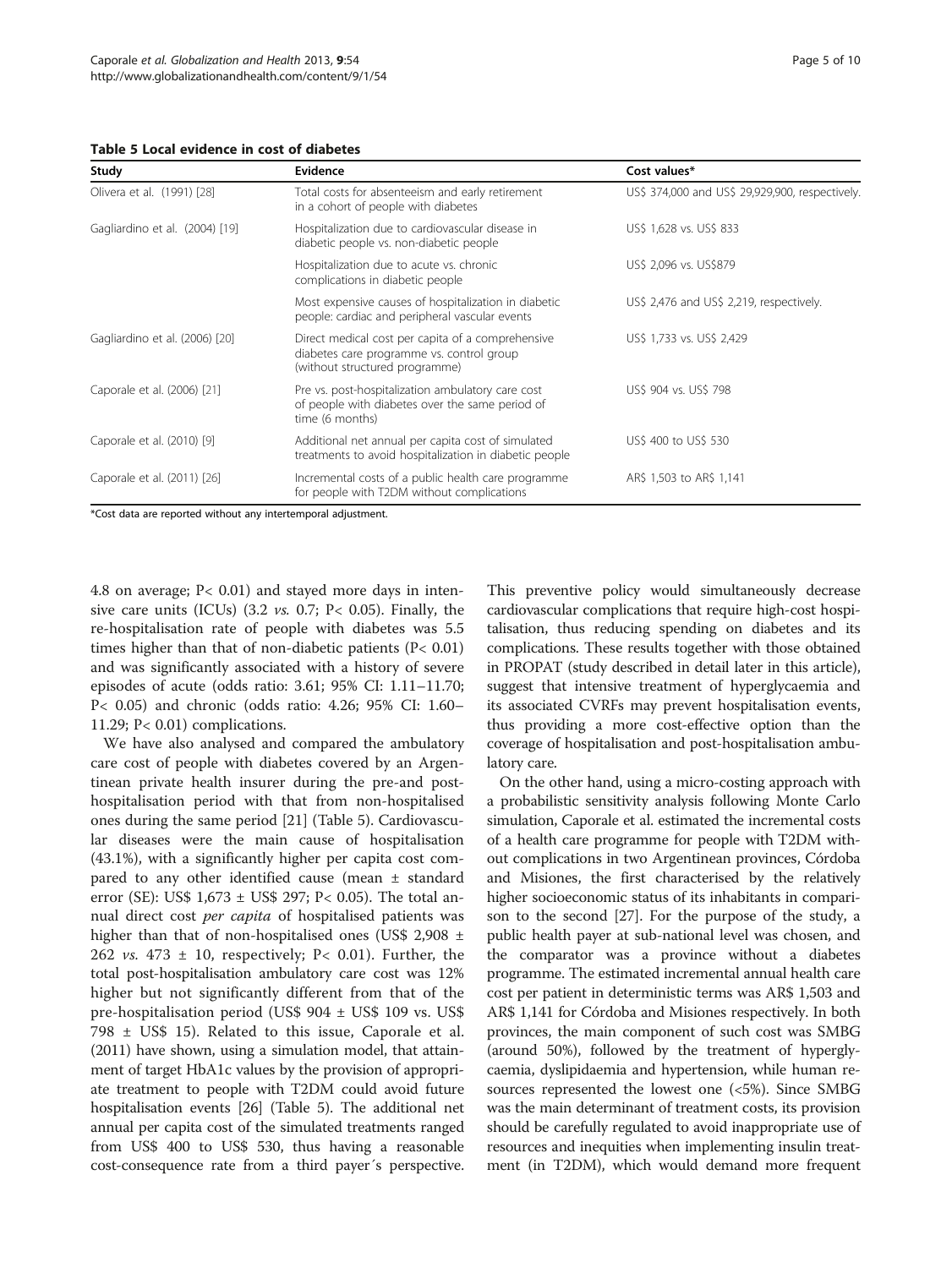monitoring. This local evidence could facilitate the implementation of diabetes programmes at the public health care sub-sector level in provinces/countries with comparable socioeconomic and health care settings. It would also help to optimise resource use.

Regarding productivity costs, Olivera et al. reported that the absenteeism of the people with diabetes but without complications was not significantly higher than the people without the disease  $(13 \text{ vs. } 9 \text{ days})$   $[28]$  $[28]$ . Conversely, people with diabetes and chronic complications lost a significantly higher number of working days than people without complications (106 vs. 13 days). The study also demonstrated that in the province of Buenos Aires, people with diabetes retired earlier from their jobs due to permanent disabilities and all these retirements represent a lost of 11 working years. The corresponding costs for absenteeism and early retirement were US\$ 374,000 and US\$ 29,929,900, respectively.

All the cost data we report in this paper were not adjusted for inflation. Due to the high levels of volatility characterising many Latin American economies, this may influence an inter-study cost comparisons but does not affect the individual study results here reported.

# Effective strategies to reduce diabetes costs

Some effective strategies to reduce the health and cost burden of diabetes to the Argentinean health system and society have been already successfully implemented at the local level. One example is the implementation of a comprehensive diabetes care programme (PROPAT) in the social security sector from 1998 to 2000, which led to significantly improved clinical and biochemical indicators and higher quality of care for people with T2DM [[20\]](#page-8-0). Additionally, the total annual per capita health care expenditure (including ambulatory diabetes care, drugs, laboratory tests and inpatient) was significantly lower in people in the intervention group than in the control group (US\$ 1,733 vs. US\$ 2,429; P< 0.01).

Evidence from a structured group education programme for people with T2DM implemented simultaneously in ten Latin American countries (including Argentina), showed improved quality of health care indicators and a decrease by 64% of the cost of drug treatment [\[29,30\]](#page-8-0). Further, implementation in a primary care setting, of an intervention that included education of patients and physicians combined with comprehensive health care coverage resulted in long-term (three years) improvement in clinical, metabolic and psychological outcomes at the best cost-effectiveness ratio [[31](#page-8-0)].

These local results seem to suggest that a large scale implementation of diabetes education programmes at all levels of care could decrease the current disease burden and economic cost due to diabetes in Argentina and optimise resource use.

#### Health care policy on diabetes

As mentioned before, Argentina has a national programme for the prevention and control of diabetes (PRONADIA), created by Law No. 23.753/89 and regulated by PEN Decree No. 1271/98 [\[17](#page-8-0)]. This Programme attempts to engage and commit the provinces to develop and implement subnational programmes for disease control and treatment. Its main aim is "to improve the quality and life expectancy of people with diabetes, prevent or decrease chronic complications of this disease and ensure the consequent decline of direct and indirect costs. In order to achieve these aims it promotes the active implementation of a prevention and control programme that prioritises appropriate interventions on hyperglycaemia and the associated CVRFs and its chronic complications. Its role is to coordinate and provide technical support for the programming and implementation of provincial programmes". Currently all our provinces have either adopted or adapted the PRONADIA principles, being supported with their own budget (federal health care system). Additionally, the National Health Ministry has also developed guidelines for the prevention, diagnosis and diabetes treatment targets, based on international guidelines and with the participation of different academic, scientific and health care organisations [\[32\]](#page-8-0). Although the last edition of the document was in 2009, it has been difficult to assess the degree of its implementation and use.

In 2010, PRONADIA tried to widely implement the QUALIDIAB registry (started in 1999 by CENEXA [[12,13](#page-8-0)]) through the provincial diabetes programmes, to assess and follow up objectively the quality of care provided to people with diabetes and other CVRFs. This system has introduced small changes in the original QUA-LIDIAB data record in order to use a single data collection form for all the CVRFs. This new form, that includes the impaired glucose tolerance and impaired fasting glucose conditions, is part of a WHO programme to identify people with CVRFs and their treatment. The data recording sheet includes indicators on processes, clinical and metabolic outcomes, drug consumption, hospitalisation events and chronic complications.

As mentioned before, there is a programme for the free provision of drugs at national level (REMEDIAR); it supplies metformin, glibenclamide and human insulin to publicly insured diabetic patients through primary care units and public hospitals all over the country. Additionally, the Superintendencia de Servicios de Salud is the national institution that assess the degree of coverage of care and drug treatment by all institutions of the social security system as well as prepaid ones, as established in the PRO-NADIA, thus they have to cover 100% of the cost of insulin and traditional oral hypoglycaemic agents as well as up to 300 strips for SMBG/year. The free provision of new drugs and insulin analogues is not automatically granted and their coverage/provision is under an audit system, i.e.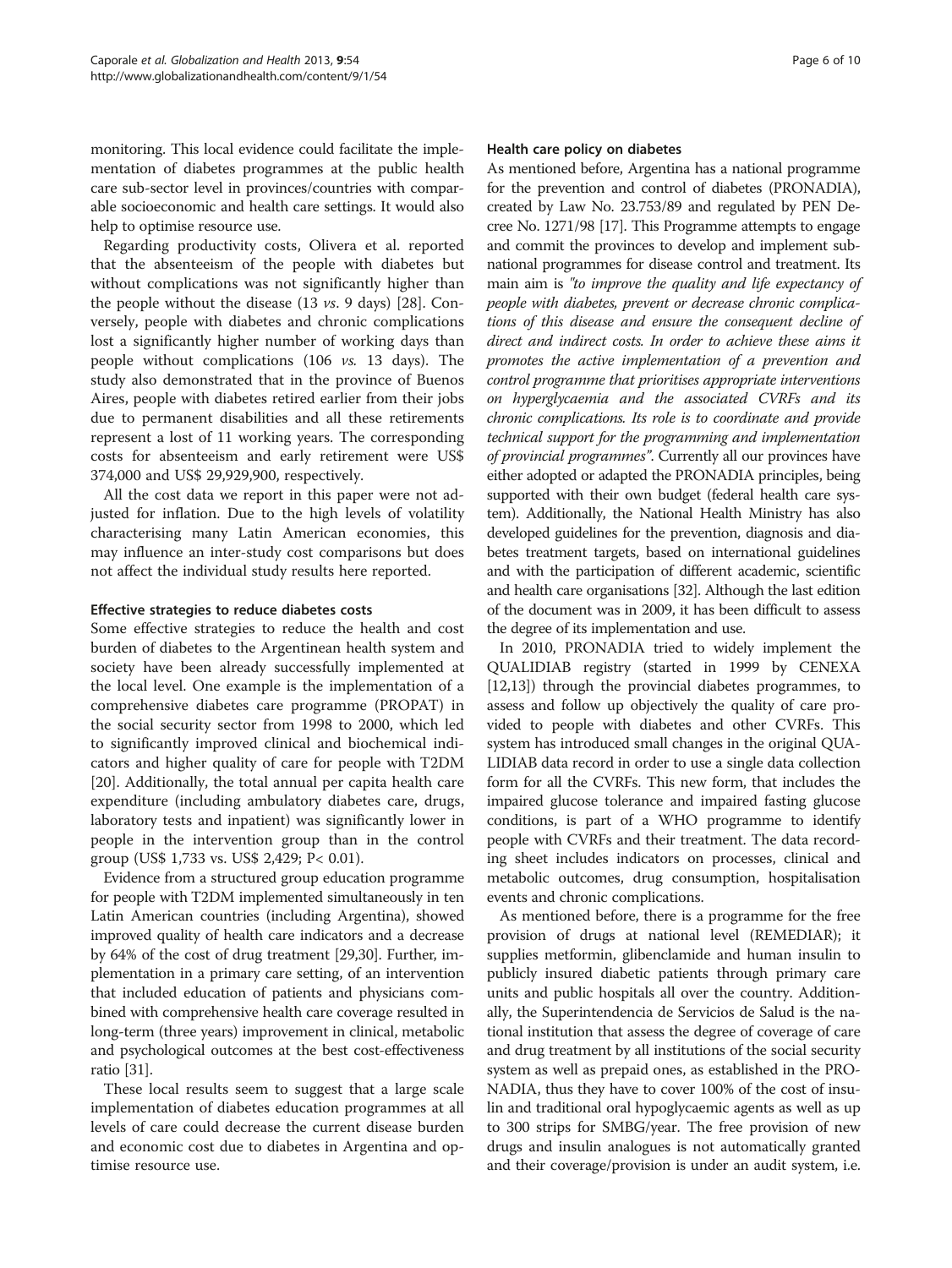<span id="page-6-0"></span>physicians have to demonstrate in a written form, how essential is its usage.

# Discussion

The data currently described clearly demonstrate that in Argentina, diabetes care consumes a large amount of resources due to its high prevalence and its association with other CVRFs, along with the presence of chronic complications. These complications increase the cost of care and exert a negative impact on quality of life of people with diabetes, but also affect the economy due to productivity losses and the community because of disability, premature mortality, increased spending on health, disability and early retirement benefits, etc.

The negative impact of the development and progression of chronic complications can be effectively prevented by tight control of hyperglycaemia and the associated CVRFs [[33](#page-8-0)-[37](#page-8-0)]. However, the frequent combination of late diagnosis, inappropriate quality of care provided to people with diabetes and uneven access to care and treatment play against the effectiveness and feasibility of secondary prevention [\[12,13,18](#page-8-0)-[20,22,25,](#page-8-0)[38-42\]](#page-9-0).

The patients overload affecting the public health sector also conspires against the provision of effective care and the consequent prevention of chronic compliactions. Further, in many cases, the patient does not have 100% medication coverage (which is the case for certain new drugs, but not for human insulin or agents such as metformin or glibenclamide), and the consequent extra out-of-pocket (OOP) expenditure becomes an additional burden for the patient. So far however, we have not been able to objectively measure the real burden of OOP payments on individuals and any socioeconomic disparities in access it may lead to due to lack of data.

Together, all the conditions mentioned above can result in the provision of poor quality care and disparities in access for people with T2DM. As a consequence, many patients do not attain the recommended therapeutic goals and develop chronic complications with the negative consequences mentioned above.

When health care planners and authorities analyse possible solutions to tackle these problems, one of the main suggestions emerging it the need to increase the health care budget. Since most developing countries face economic constraints, this option appears difficult to implement. But if such an increase were feasible, it would not necessarily provide a real solution. In fact, using data from countries with higher health care budgets than Argentina, CENEXA has demonstrated that the quality of care provided was similarly poor in all of them [\[22\]](#page-8-0). These findings thus showed that the size of the health budget is not the main constraint for delivering good quality diabetes care and that there is a need to find more efficient interventions to improve health care quality.

Implementation of educational interventions at every level could be a potentially effective solution. However, for such intervention to be successful, reluctance of many health care providers and people with diabetes regarding the importance of the active participation of patients in the control and treatment of their disease, need to be overcome [[43](#page-9-0)]. Further, the favourable impact of educational interventions implemented in Argentina in different health care settings, upon clinical, metabolic, psychological and economic indicators needs to be promoted [[20,29-31](#page-8-0)]. Adopting this concept, the Argentinean National Health Ministry has implemented a longdistance diabetes training programme [[24\]](#page-8-0) delivered by the universities of La Plata (Argentina) and Indiana (USA) to improve the knowledge and skills of general practitioners around the country.

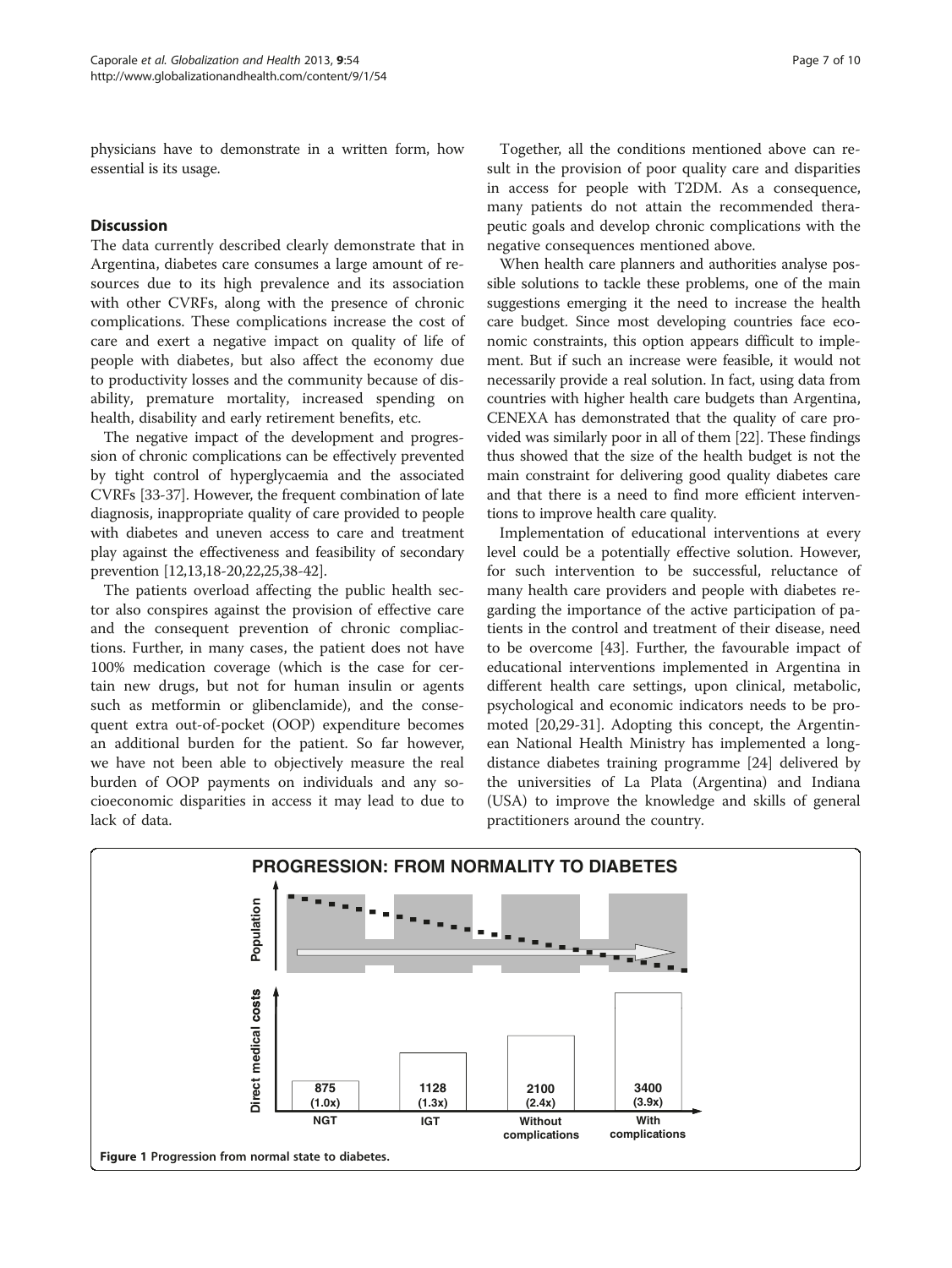

Despite the great efforts and resources thus far devoted to improving the quality of care of people with diabetes and secondary prevention, the results so far obtained were really poor. Even though diabetes primary prevention has been effectively achieved in people at high risk of developing the disease in different health systems and in different ethnic populations by adopting a healthier life style [[44\]](#page-9-0), this approach has not been tested in Argentina. Consequently, CENEXA is actively working in this direction validating several questionnaires suitable for the identification of populations at high risk of developing diabetes [[45,46\]](#page-9-0), and organising a multi-sector diabetes primary prevention pilot study in three cities from the province of Buenos Aires to be launched in 2013.

## Recommendations

How do we envisage the close future activities and the establishment of diabetes health care priorities in Argentina? We did not currently identify any effective long-term programme directly related to either primary or secondary diabetes prevention. We envisage that an improvement in diabetes outcomes in Argentina would require a set of coordinated strategies able to prevent both the transition rate from glucose intolerance to diabetes for people at high risk of developing diabetes (primary prevention) and to prevent the development and progression of chronic diabetes complications (secondary prevention), thus decreasing the high social and economic cost of the disease (Figure [1](#page-6-0)).

Such strategies should be mainly based on education programmes implemented at every level of the health care system, including health providers and people with diabetes as well as focussing on improving access to care and treatment (Figure 2).

In brief, we strongly believe that in Argentina the burden of diabetes can be overcome using the approach presented in Figure 2, i.e., implementing education strategies at the level of health care providers and people with diabetes, and also at health care management level (those responsible for health care programme organisation and implementation). A nationwide education programme must be implemented together with a continuous evaluation programme to record successful results and failures that can allow the introduction of changes to optimise outcomes. The evaluation should include not only clinical, metabolic and satisfaction indicators, but also appropriate economic indicators (e.g. direct and indirect costs). The latter can serve to optimise resource allocation based on real needs rather than on transient political demands and pressures.

To increase the effectiveness of the education programme, its design and development should include all the sectors involved in disease management (health care authorities, health care organisations and providers as well as people with diabetes). The public education sector should also be included, since adoption of healthy life style habits must start from an early age, preferably during primary school, when children develop their future habits.

#### Competing interests

In the past five years we have not received reimbursements, fees, funding, or salaries from an organization that may in any way gain or lose financially from the publication of this manuscript, either now or in the future. JEC is coordinator at the Unit of Health Economics at CENEXA. JFE is senior investigator at the Unit of Health Economics at CENEXA. JJG is member of the Research Career of the Argentine National Research Council (CONICET) and Director of CENEXA.

#### Authors' contribution

JEC, JFE and JJG designed and performed the local data search, selected and analysed the pertinent data and wrote the manuscript. All authors read and approved the final manuscript.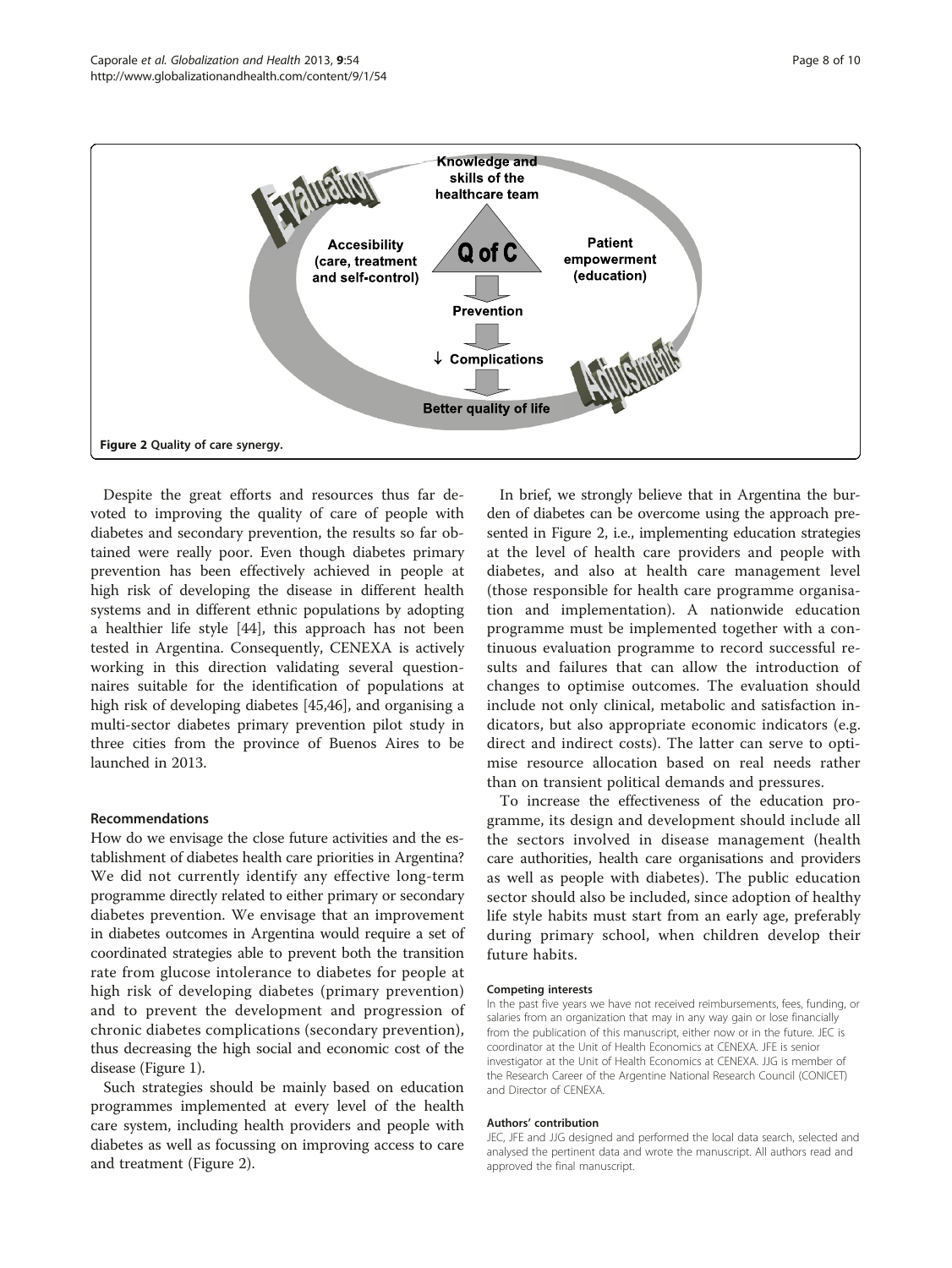#### <span id="page-8-0"></span>Acknowledgment

This paper is part of a research project based at the London School of Economics and Political Science (LSE) on Diabetes International which is funded with an unrestricted educational grant by Novo Nordisk. The authors acknowledge Petra Dickman and Alessandra Ferrario for the careful revision of the manuscript and her useful suggestions, as well as Adriana Di Maggio for the careful editing of this manuscript and Marsha Fu for editorial assistance.

#### Received: 23 July 2012 Accepted: 10 October 2013 Published: 29 October 2013

#### References

- 1. Ferrante D, Linetzky B, Konfino J, King A, Virgolini M, Laspiur S: Encuesta Nacional de Factores de Riesgo 2009: Evolución de la epidemia de enfermedades crónicas no trasmisibles en Argentina. Estudio de Corte Transversal. Rev Argent Salud Publica 2011, 2:34–41.
- 2. Araújo GTB, Caporale JE, Stefani S, Pinto D, Caso A: Is equity of access to health care achievable in Latin America? Value Health 2011, 14:S8-S12.
- 3. Dirección de Información Parlamentaria. Congreso de la Nación: Programa Médico Obligatorio - Legislación Nacional vigente. [http://www1.hcdn.gov.ar/](http://www1.hcdn.gov.ar/dependencias/dip/documentos/RL.109.05.00-1.pdf) [dependencias/dip/documentos/RL.109.05.00-1.pdf](http://www1.hcdn.gov.ar/dependencias/dip/documentos/RL.109.05.00-1.pdf)
- 4. Hernández RE, Cardonnet L, Libman C, Gagliardino JJ: Prevalence of diabetes and obesity in an urban population of Argentina. Diabetes Res Clin Practice 1987, 3:277–283.
- Ministerio de Salud de la Nación: Vigilancia de Enfermedades No Transmisibles. Buenos Aires, Argentina: Boletín Epidemiológico Periódico (Edición Especial); 2004.
- 6. Dirección de Estadísticas e Información de Salud. Ministerio de Salud: Evolución de la mortalidad según causas. Argentina - Período 1997–2006. <http://www.deis.gov.ar/publicaciones/Archivos/Serie12nro6.pdf>
- 7. Dirección de Estadísticas e Información de Salud. Ministerio de Salud: Agrupamiento de causas de mortalidad por division politico territorial de residencia, edad y sexo. Argentina - año 2009. [http://www.deis.gov.ar/](http://www.deis.gov.ar/publicaciones/Archivos/Boletin131.pdf) [publicaciones/Archivos/Boletin131.pdf](http://www.deis.gov.ar/publicaciones/Archivos/Boletin131.pdf)
- 8. Murray CJM, Lopez AD: The Global Burden of Disease: A comprehensive assessment of mortality and disability from diseases, injuries and risk factors in 1990 and projected to 2016. Cambridge: Harvard University Press; 1996.
- 9. Caporale JE, Gagliardino JJ: Costos de atención de la diabetes tipo 2 en Argentina. Un análisis de sensibilidad probabilístico. Rev Soc Argent de Diabetes 2010, 44:349–357.
- 10. Elgart J, Caporale JE, Pfirter G, González L, Siri F, Gagliardino JJ: Estimación del costo asociado a la pérdida de productividad por mortalidad atribuible a la diabetes en Argentina [abstract]. Value in Health 2009, 12(7):A505.
- 11. Borruel MA, Mas IP, Borruel GD: Estudio de carga de enfermedad. Argentina. Buenos Aires: Ministerio de Salud de la Nación; 2010. [http://www.msal.gov.](http://www.msal.gov.ar/fesp/images/stories/recursos-de-comunicacion/publicaciones/Estudio_de_carga_FESP_Imprenta.pdf) [ar/fesp/images/stories/recursos-de-comunicacion/publicaciones/Estudio\\_](http://www.msal.gov.ar/fesp/images/stories/recursos-de-comunicacion/publicaciones/Estudio_de_carga_FESP_Imprenta.pdf) [de\\_carga\\_FESP\\_Imprenta.pdf](http://www.msal.gov.ar/fesp/images/stories/recursos-de-comunicacion/publicaciones/Estudio_de_carga_FESP_Imprenta.pdf)
- 12. Gagliardino JJ, de la Hera M, Siri F, Grupo de Investigación de la Red QUALIDIAB: Evaluación de la calidad de la asistencia al paciente diabético en América Latina. Rev Panam Salud Pública/Pan Am J Public Health 2001, 10:309–317.
- 13. Gagliardino JJ, de la Hera M, Siri F: Evaluación preliminar de la calidad de atención de personas con diabetes en Argentina. Rev Soc Argent de Diabetes 2001, 35:121–133.
- 14. Chan JC, Gagliardino JJ, Baik SH, Chantelot JM, Ferreira SR, Hancu N, Ilkova H, Ramachandran A, Aschner P, IDMPS Investigators: Multifaceted determinants for achieving glycemic control: the International Diabetes Management Practice Study (IDMPS). Diabetes Care 2009, 32:227–233.
- 15. Ringborg A, Cropet C, Jonsson B, Gagliardino JJ, Ramachandran A, Lindgren P: Resource use associated with type 2 diabetes in Asia, Latin America, the Middle East and Africa: results from the International Diabetes Management Practices Study (IDMPS). Int J Clin Pract 2009, 63:997–1007.
- 16. Luongo AM, López González E, Garcia AB, González CD, Ruiz ML, Burlando G, Ruiz M: Evaluación del tratamiento de la diabetes tipo 2 realizado por especialistas en Argentina. Revista ALAD 2011, 1:78–87.
- 17. Ministerio de Salud y Acción Social: Programa Nacional de Diabetes (PRONADIA). [http://www.msal.gov.ar/ent/images/stories/programas/pdf/](http://www.msal.gov.ar/ent/images/stories/programas/pdf/resolucion-301-99-probacion-pronadia.pdf) [resolucion-301-99-probacion-pronadia.pdf](http://www.msal.gov.ar/ent/images/stories/programas/pdf/resolucion-301-99-probacion-pronadia.pdf)
- 18. Gagliardino JJ: Hyperglycemia and chronic complications in type 2 diabetes: the challenge of its prevention within the framework of cost-effectiveness and health equity. Dialogue 1998 Third Quarter:5–8.
- 19. Gagliardino JJ, Martella A, Etchegoyen GS, Caporale JE, Guidi ML, Olivera EM, González C: Hospitalization and re-hospitalization of people with and without diabetes in La Plata, Argentina: comparison of their clinical characteristics and costs. Diab Res Clin Pract 2004, 65:51–59.
- 20. Gagliardino JJ, Olivera E, Etchegoyen GS, Guidi ML, Caporale JE, Martella A, de la Hera M, Siri F, Bonelli P: PROPAT: a study to improve the quality and reduce the cost of diabetes care. Diab Res Clin Pract 2006, 72:284–291.
- 21. Caporale JE, Calvo H, Gagliardino JJ: Costos de atención en personas con diabetes previos y posteriores a su hospitalización. Rev Panam Salud Publica 2006, 20:361–368.
- 22. Gagliardino JJ, Kleinebreil L, Colagiuri S, Flack J, Caporale JE, Siri F, Clark C Jr: Comparison of clinical-metabolic monitoring and outcomes and coronary risk status in people with type 2 diabetes from Australia, France and Latin America. Diabetes Res Clin Pract 2010, 88:7-13.
- 23. Gagliardino JJ, Werneke U, Olivera EM, Assad D, Regueiro F, Díaz R, Pollola J, Paolasso E: Characteristics, clinical course and in-hospital mortality of non-insulin-dependent diabetic and nondiabetic patients with acute myocardial infarction in Argentina. J Diab Comp 1997, 11:163.
- 24. Gagliardino JJ, Jadzinsky M, Cédola NV, Alvariñas J, Hernández RE, Sederay M, Sinay I, Clark C Jr: Diabetes y otros factores de riesgo cardiovascular. Prevención y tratamiento. La PLata, Argentina: Magenta; 2005.
- 25. Gagliardino JJ, Olivera EM, Etchegoyen GS, González C, Guidi ML: Evaluación y costos del proceso de atención de pacientes diabéticos. Medicina 2000, 60:880–888.
- 26. Caporale JE, Elgart J, Pfirter G, Martínez P, Viñes G, Insúa JT, Gagliardino JJ: Hospitalization costs for heart failure in people with type 2 diabetes: cost-effectiveness of its prevention measured by simulated preventive treatment. Value Health 2011, 14:S20–S23.
- 27. Caporale JE, Elgart JF, Gagliardino JJ: The cost of diabetes care programs for type 2 diabetes in Argentina: a probabilistic sensitivity analysis. Primary Health Care: Open Access 2011, 1:105. doi:10.4172/phcoa.1000105.
- 28. Olivera E, Pérez Duhalde E, Gagliardino JJ: Costs of temporary and permanent disability induced by diabetes. Diabetes Care 1991, 14:593–596.
- 29. Gagliardino JJ, Arrechea V, Assad D, Gagliardino GG, González L, Lucero S, Rizzuti L, Zufriategui Z, Clark C Jr: Type 2 diabetes patients educated by other patients perform at least as well as patients trained by professionals. Diabetes Metab Res Rev 2013, 29(2):152–160.
- Gagliardino JJ, Etchegoyen G: A model educational program for people with type 2 diabetes: a cooperative Latin American implementation study (PEDNID-LA). Diabetes Care 2001, 24:1001–1007.
- 31. Gagliardino JJ, Lapertosa S, Pfirter G, Villagra M, Caporale JE, Gonzalez CD, Elgart J, González L, Cernadas C, Rucci E, Clark C Jr, PRODIACOR: Clinical, metabolic and psychological outcomes and treatment costs of a prospective randomized trial based on different educational strategies to improve diabetes care (PRODIACOR). Diabet Med 2013: doi:10.1111/ dme.12230. Epub ahead of print.
- 32. Ministerio de Salud de la Nación: Guía Práctica Clínica Nacional sobre Prevención, Diagnóstico y Tratamiento de la Diabetes Mellitus Tipo 2. Buenos Aires; 2009.
- 33. UK Prospective Diabetes Study (UKPDS) Group: Intensive blood-glucose control with sulphonylureas or insulin compared with conventional treatment and risk of complications in patients with type 2 diabetes (UKPDS 33). Lancet 1998, 12:352–837.
- Kahn SE, Haffner SM, Heise MA, Herman WH, Holman RR, Jones NP, Kravitz BG, Lachin JM, O'Neill MC, Zinman B, Viberti G: Glycemic durability of Rosiglitazone, Metformin, or Glyburide Monotherapy. N Engl J Med 2006, 355:2427–2443.
- 35. ADVANCE Collaborative Group, Patel A, MacMahon S, Chalmers J, Neal B, Billot L, Woodward M, Marre M, Cooper M, Glasziou P, Grobbee D, Hamet P, Harrap S, Heller S, Liu L, Mancia G, Mogensen CE, Pan C, Poulter N, Rodgers A, Williams B, Bompoint S, de Galan BE, Joshi R, Travert F: Intensive blood glucose control and vascular outcomes in patients with type 2 diabetes. N Engl J Med 2008, 358:2560–2572.
- 36. Gaede P, Lund-Andersen H, Parving H-H, Pedersen O: Effect of a multifactorial intervention on mortality in type 2 diabetes. N Engl J Med 2008, 358:580–591.
- 37. Duckworth W, Abraira C, Moritz T, Reda D, Emannele N, Reaven PD, Zieve FJ, Marks J, Davis SN, Hayward R, Warren SR, Goldman S, McCarren M, Vikek